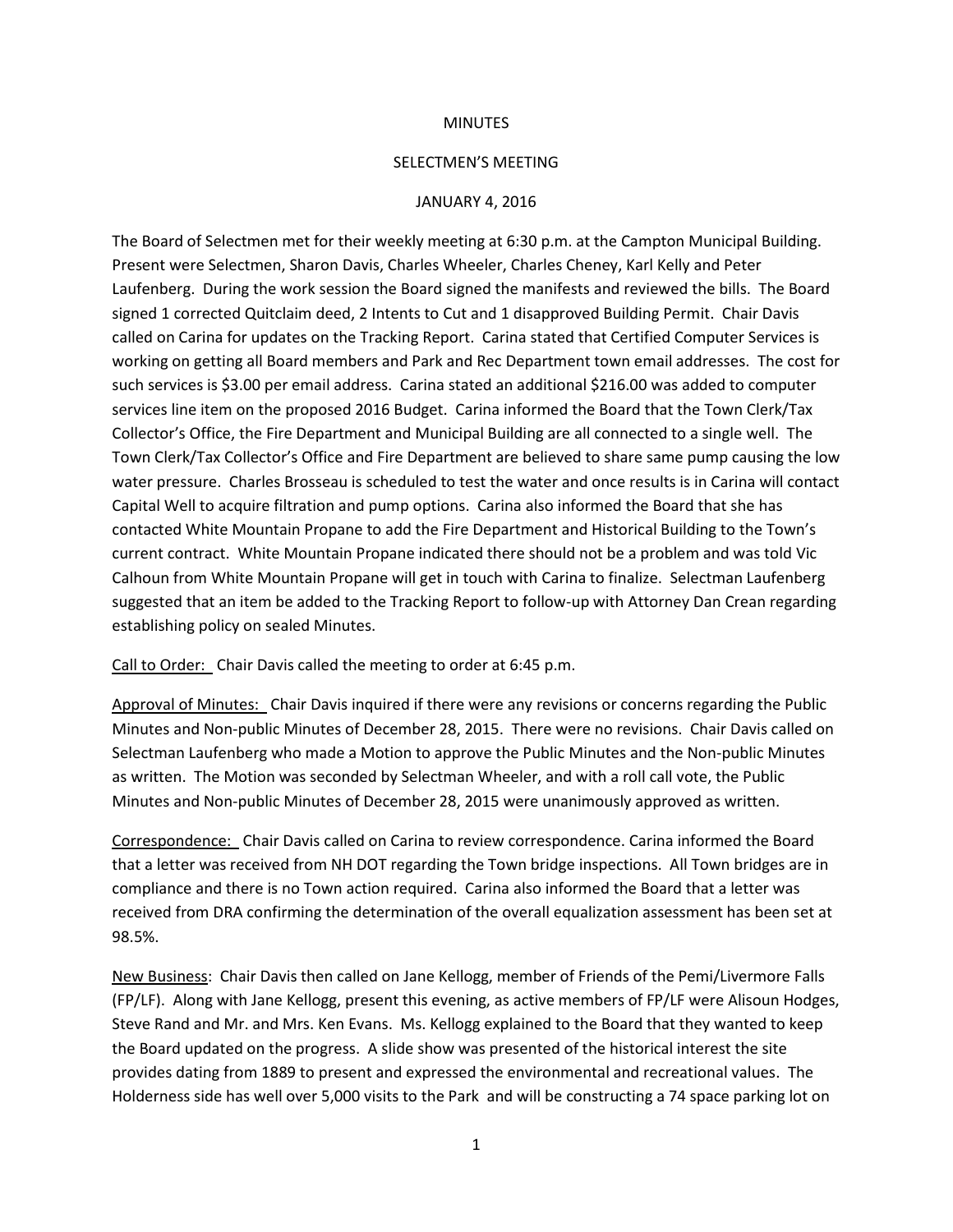the Holderness side of the river to accommodate visitors to the beach, picnickers and geologists giving access to the gorge. An informative presentation was also provided with handouts of a summary of successes accomplished in 2014 and 2015. Jane and the active members present this evening expressed excitement that the State is taking a closer look at what is going to be done with the Campton side of the site. It was mentioned that a commitment of \$150,000 from the State will be devoted to the Campton side which resulted from a settlement with the Groton Wind Farm. The FP/LF will be meeting with NH DES and NH DHR to discuss possible projects centering on historical and recreational benefits of the site. Contact information was provided: LivermoreFalls.org, Friends of the Pemi – Livermore Falls Chapter on Facebook and also an email address for Ken Evans a[t evanmead139@gmail.com.](mailto:evanmead139@gmail.com) Jane encouraged the Board to come to the meetings (she will keep the Board informed) and to feel free to offer advice. Ms. Kellogg will also forward Minutes of the meetings to Carina. Selectman Laufenberg expressed that if any specific needs were needed, please do not hesitate to let the Board know how they could assist. It was also suggested by the Board to get the Governor involved and Senator Jeannie Forrester. Mr. Evans expressed that Senator Forrester has already been very instrumental. The Board thanked the group for their presentation this evening and Ms. Kellogg expressed appreciation for the Board's time.

**At 7:20 p.m. Chair Davis called for a Motion to go into Non-public Session. The Motion was made by Selectman Wheeler to go into Non-public Session under RSA 91-A: 3, II (a-i). The Motion was seconded by Selectman Laufenberg, and with a roll call vote: Selectman Davis – aye, Selectman Kelly, aye, Selectman Wheeler – aye, Selectman Cheney – aye and Selectman Laufenberg – aye, the Board went into Non-Public Session at 7:20 p.m. The board came out of Non-Public Session at 8:00 p.m.**

**In public session Chair Davis called for a Motion to seal the Non-public Minutes. The Motion was made and seconded and with a roll call vote, it was unanimously approved to seal the Non-public Minutes.** 

**Old Business: Chair Davis called for a Motion to authorize the Board of Selectmen's Office to make bank deposits for the Selectmen's Office, the Police Department and Parks and Rec. The Motion was made and seconded, and with a roll call vote the Motion was unanimously approved**.

**Chair Davis called for a Motion to authorize the Board to make a personnel policy change to reflect that the Town adhere to the current providers regulations in regards to STD/LTD and workers compensation and the current policy of the Town's ST/LT policy to be: Employee returns Workers Compensation checks and all disability checks (66%) to the Town and, in turn, the Town will pay the employee the full 100% wage supplemented by sick/vacation and personal time. Selectman Wheeler made the Motion, the Motion was seconded by Selectman Laufenberg, and with a roll call vote the Motion was unanimously approved.** 

Chair Davis then informed the Board that she spoke with Greg Colby regarding issues of the Town accepting prepayments/tax credits. Mr. Colby confirmed that there are not too many towns that do not accept prepayments and mentioned the positive affect on cash flow by accepting same.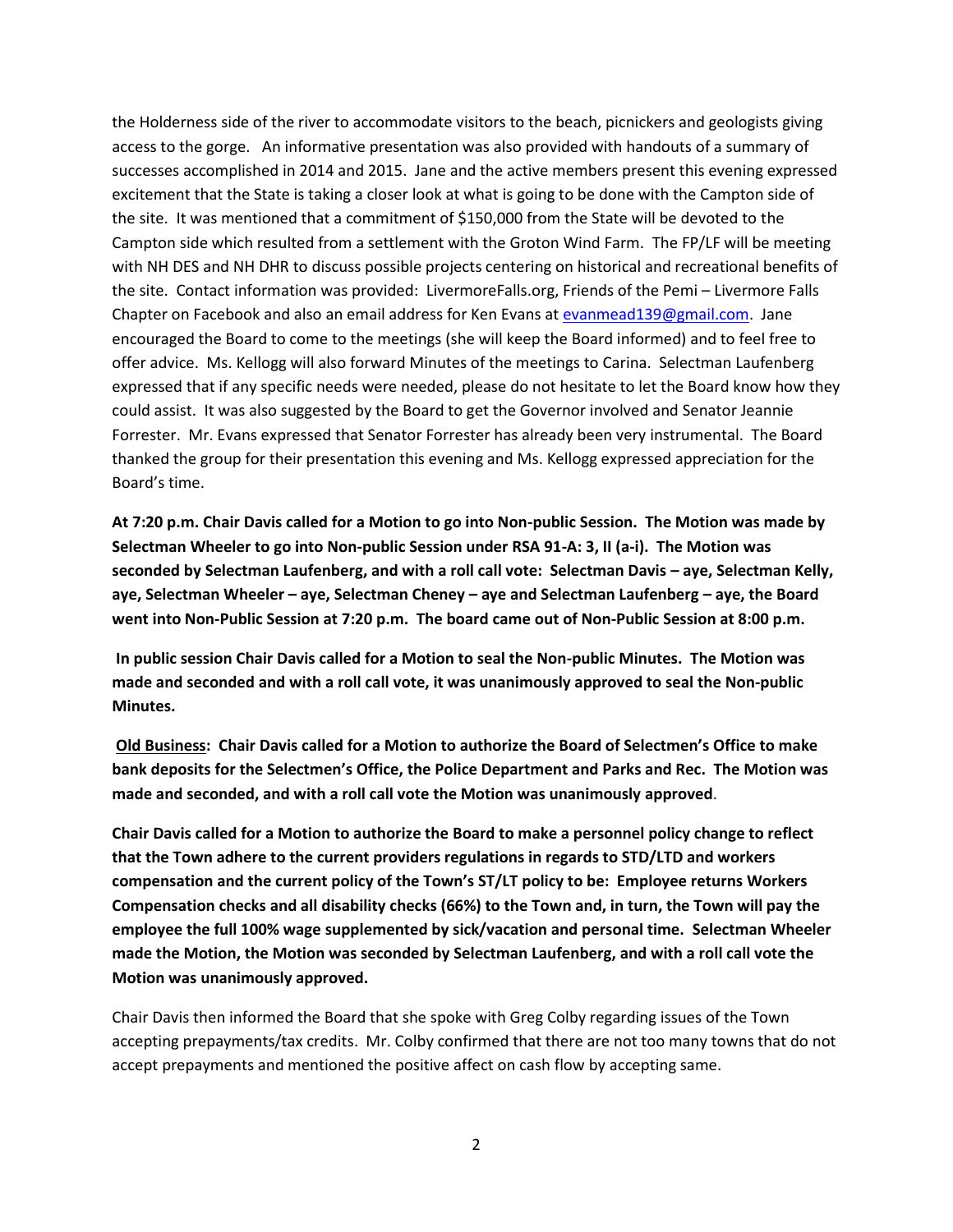Chair Davis called on Selectman Wheeler who stated that Mrs. Joyce previously discussed with the Board the issues involved with the software program and the concern of cumbersome work involved for the Tax Collector's Office. Selectman Wheeler contacted Avitar and clarified issues concerning the number of credits that can be done, (confirmed 185 credits can be done at one time) and Amy explained assigning to warrants and there seemed to be discrepancies with information previously given to the Board. Amy expressed that almost 100% of Towns are now processing prepayments.

**Chair Davis then called for a Motion to vote for the Town to accept prepayments of taxes. Selectman Wheeler made the Motion and the Motion was seconded, and with a roll call vote: Selectmen Davis – aye, Selectman Kelly – aye, Selectman Wheeler – aye, Selectman Cheney – aye, and Selectman Laufenberg – aye, the Board unanimously agreed, and**

**Voted: That pursuant to the authority granted by RSA 80:52-a the Campton Board of Selectmen authorizes the prepayment of taxes and authorizes the collector of taxes to accept payments in prepayment of taxes and shall pay over all sums so received to the town treasurer under the provisions of RSA 41:35. No taxpayer shall be allowed to prepay taxes more than 2 years in advance of the due date of the taxes. No interest shall accrue to the taxpayer on any prepayment which is later subject to rebate or refund. This vote and authorization is effective immediately.** 

Chair Davis called on Carina regarding direct deposit payroll and after discussion, it was the consensus of the Board to be in favor of direct deposit. Carina will contact the payroll service to inquire about procedures. There was also discussion pertaining to bi-weekly payroll. The Board did not make a final decision this evening regarding bi-weekly payroll.

Chair Davis then proceeded with discussion pertaining to future Tax Agreements and called on Carina. Carina reviewed the proposed new format of the Tax Agreement and a few revisions were made this evening. **Chair Davis then called for a Motion to accept the new format of the Tax Agreement. Selectman Wheeler made the Motion, seconded by Selectman Laufenberg, and with a roll call vote the proposed Tax Agreement (see copy attached) was unanimously accepted as presented.** 

Chair Davis then continued the meeting with Selectmen's Work Session: 2016 Proposed Budget Review. Chair Davis called on Carina who reviewed line items that presently remain blank and up for discussion. After the Board discussed the Highway Department, Police Department and Town Clerk/Tax Collector it was decided that they would like to invite the Road Agent and Police Chief back for discussion of concerns and questions. It is understood that the Town Clerk/Tax Collector will be back to discuss comparisons of other Towns regarding staffing numbers in various Town offices.

Carina mentioned to the Board that Police Chief Warn suggested that he could encumber the \$8,000.00 for refurbished computers. Selectman Cheney asked that Chief Warn also get a price on new computers for the Board to review.

Board Concerns and Directives: Chair Davis called on Selectman Cheney who inquired about an individual who is supposed to come back to speak to the Board concerning a Tax Agreement. Carina confirmed that the individual is supposed to come back early this month to speak with the Board.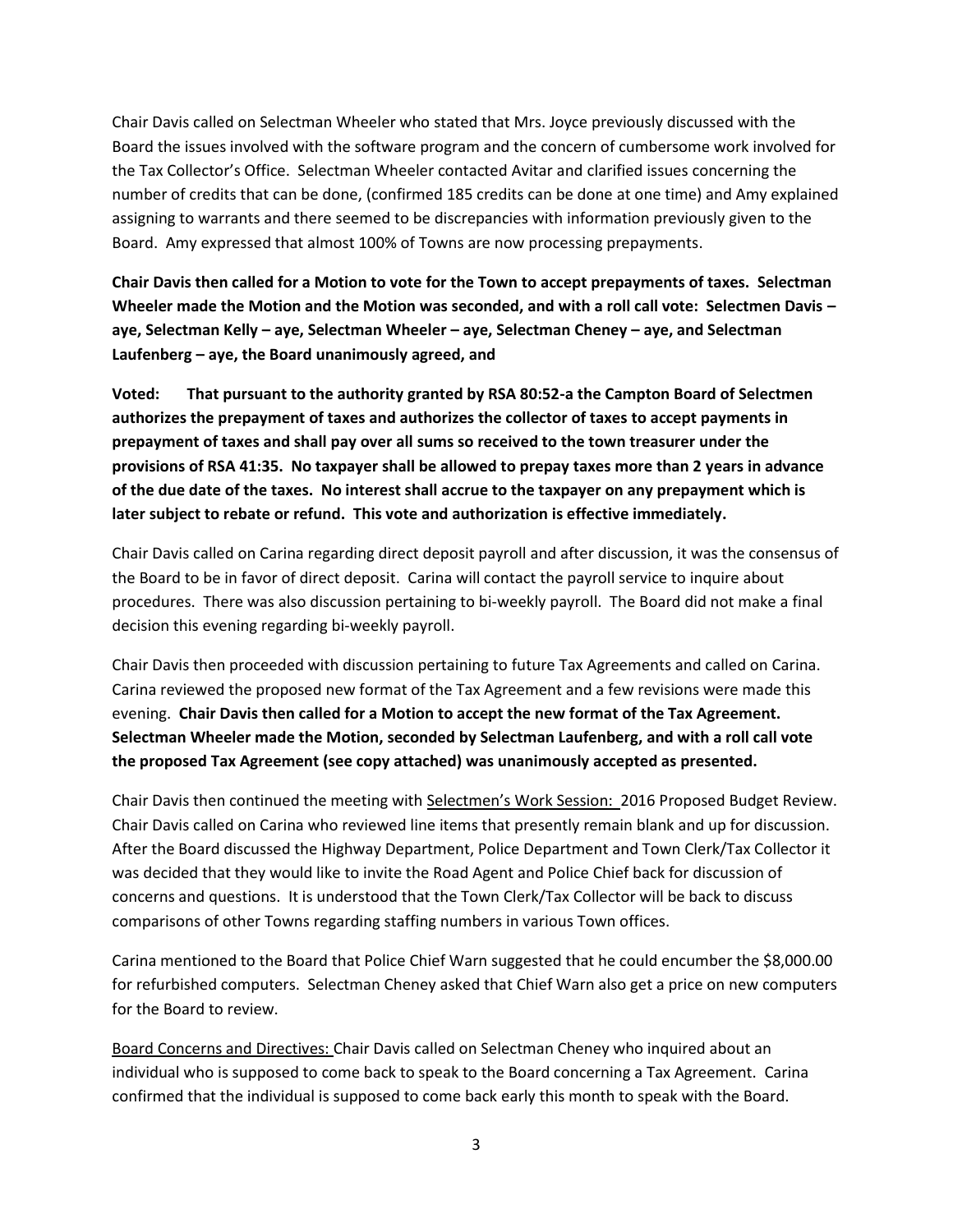Adjourn: There being no further business, Chair Davis declared the meeting adjourned at 9:22 p.m. Respectfully submitted,

Eleanor M. Dewey, Office Assistant in the Selectmen's Office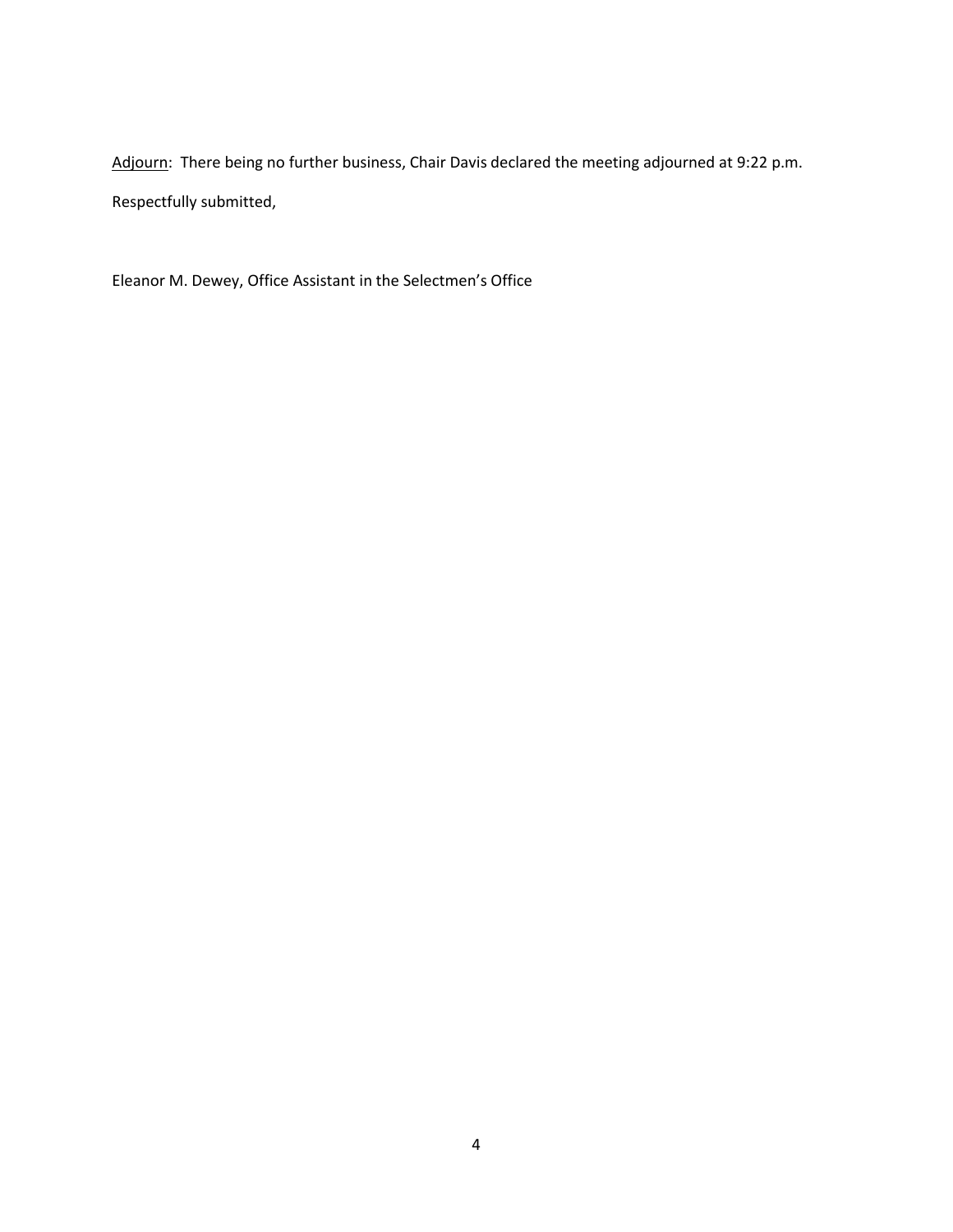# **GUIDELINES FOR TAX AGREEMENTS**

The Campton Board of Selectmen, in an effort to collect unpaid taxes, will enter into tax agreements with delinquent taxpayers. To initiate an agreement a taxpayer should contact the Town Administrator.

All agreements will be drawn up according to the criteria outlined below. The Board of Selectman reserves the right to modify these criteria on a case by case, but every effort will be made to follow them.

## Tax Agreements:

- 1. Must have a clear start and end date. The end date must be prior to the next year's tax deeding date (i.e. 2012's due by 10/24/15)
- 2. Can only be for one tax year. Multiple years of unpaid taxes must be resolved with individual agreements for each year.
- 3. Will only be made on primary residences. Second homes, vacant lots, land or commercial property will not be considered for tax agreements.
- 4. Will only be on one parcel at a time.
- 5. Must have all current contact information of the homeowner.
- 6. Must have specified payment amounts to be paid either weekly or monthly.
- 7. Will contain language stating that agreements will be cancelled and the deeding process will be initiated after 30 days of non-payment.
- 8. Will contain language stating that agreements will be cancelled and the deeding process will be initiated if the taxpayer fails to stay up-to-date on current year's tax payments.
- 9. Are considered in effect only after:
	- a. The legal owner(s), as listed on the deed, have signed the agreement.\*
	- b. The legal owner(s) has appeared before the board with the appropriate documentation and explanation of hardship.\*
	- c. A majority of the board has signed the agreement.

*\* If there is more than one owner of property, at least one must appear to meet with the Board, but both must sign off on tax agreement.*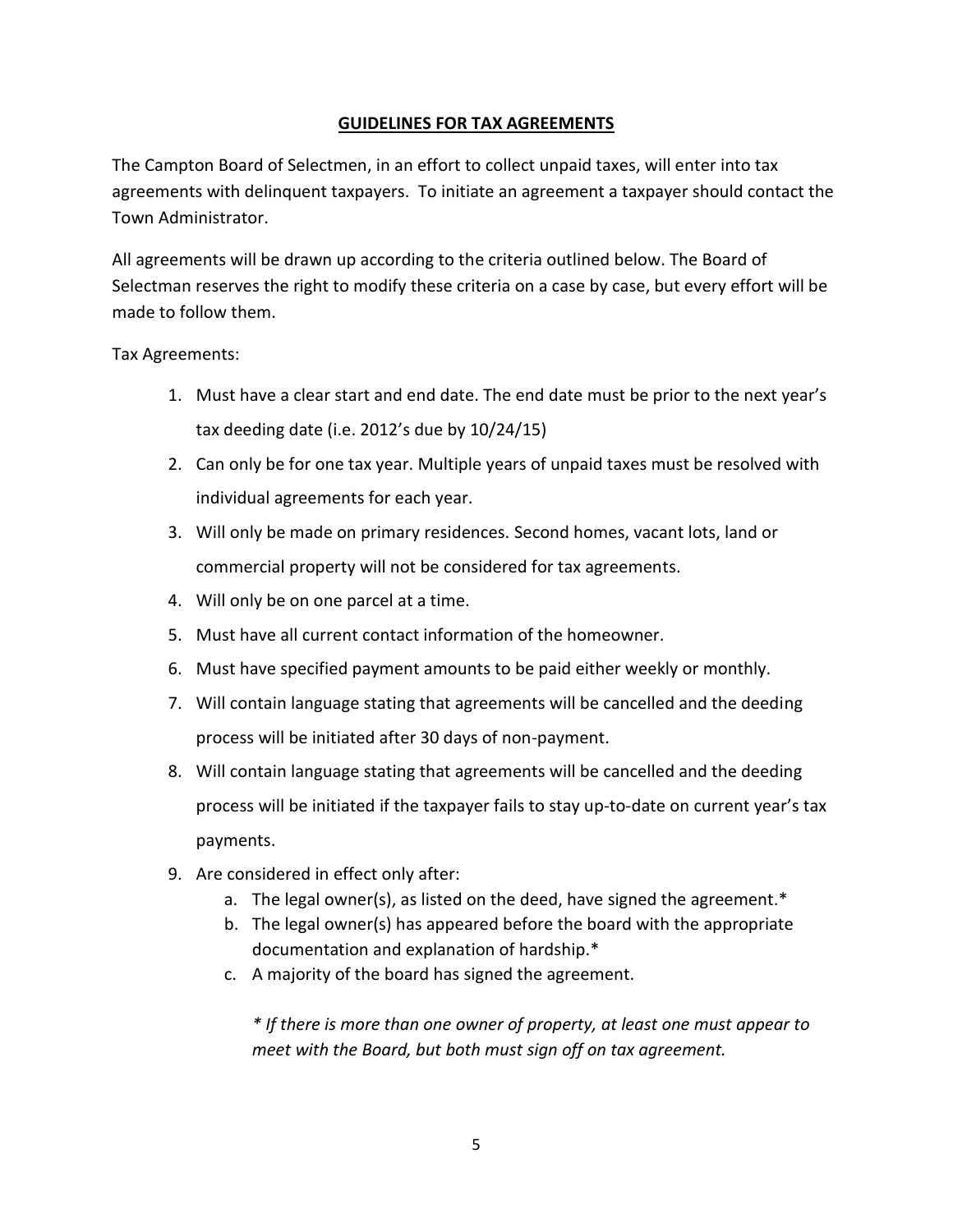## **TOWN OF CAMPTON, NEW HAMPSHIRE**

### **AGREEMENT FOR PAYMENT OF TAXES**

This tax payment agreement is made on and effective as of \_\_\_\_\_\_\_\_\_\_\_\_\_\_\_\_\_\_\_\_\_\_\_ between Campton Board of Selectment (herein referred to as the "Town") and \_\_\_\_\_\_ \_\_\_\_\_\_\_\_\_\_\_\_\_\_\_\_\_\_\_\_\_\_\_\_\_\_(herein referred to as the "Taxpayers") for the payment of back taxes, interest and costs due on the taxpayer's property described as Address:\_\_\_\_\_\_\_\_\_\_\_\_\_\_\_\_\_\_\_\_\_\_\_\_\_\_\_, Map & Lot:\_\_\_\_\_\_\_\_\_\_\_\_\_\_\_\_\_\_\_\_\_\_\_\_\_\_\_\_\_

The Taxpayers agree to pay outstanding taxes and costs on delinquent taxes for the \_\_\_\_\_\_ taxes billed on \_\_\_\_\_\_\_\_\_\_, Inv# \_\_\_\_\_\_\_\_\_\_, total outstanding amount \_\_\_\_\_\_\_\_\_\_\_\_\_\_\_\_\_. Monthly/Weekly payments of \_\_\_\_\_\_\_\_\_\_will commence on \_\_\_\_\_\_\_\_\_\_\_\_\_\_ and continue until\_\_\_\_\_\_\_\_\_\_\_\_\_\_\_\_.

The Taxpayer(s) must complete a sworn Affidavit and complete the Tax Agreement Qualification Worksheet as a part of this Tax Agreement for payment delinquent taxes.

Provided the payment scheduled is adhered to the Town will in turn abate any accrued interest on the total of the principal and fees due. If the Taxpayer fails to make payments in a timely manner the Town reserves the right to rescind abatement of interest and this agreement in total.

This agreement will be cancelled and the deeding process will be initiated after 30 days of nonpayment.

This agreement will be cancelled and the deeding process will be initiated if the taxpayer fails to stay upto-date on the current year's tax payments.

Failure to comply with this agreement in full will result in the Town taking the property by tax deed.

CAMPTON BOARD OF SELECTMEN

| Charles Wheeler- Chair   | Date |
|--------------------------|------|
| Sharon Davis- Vice Chair | Date |
| <b>Charles Cheney</b>    | Date |
| Karl E. Kelly            | Date |
| Peter Laufenberg         | Date |